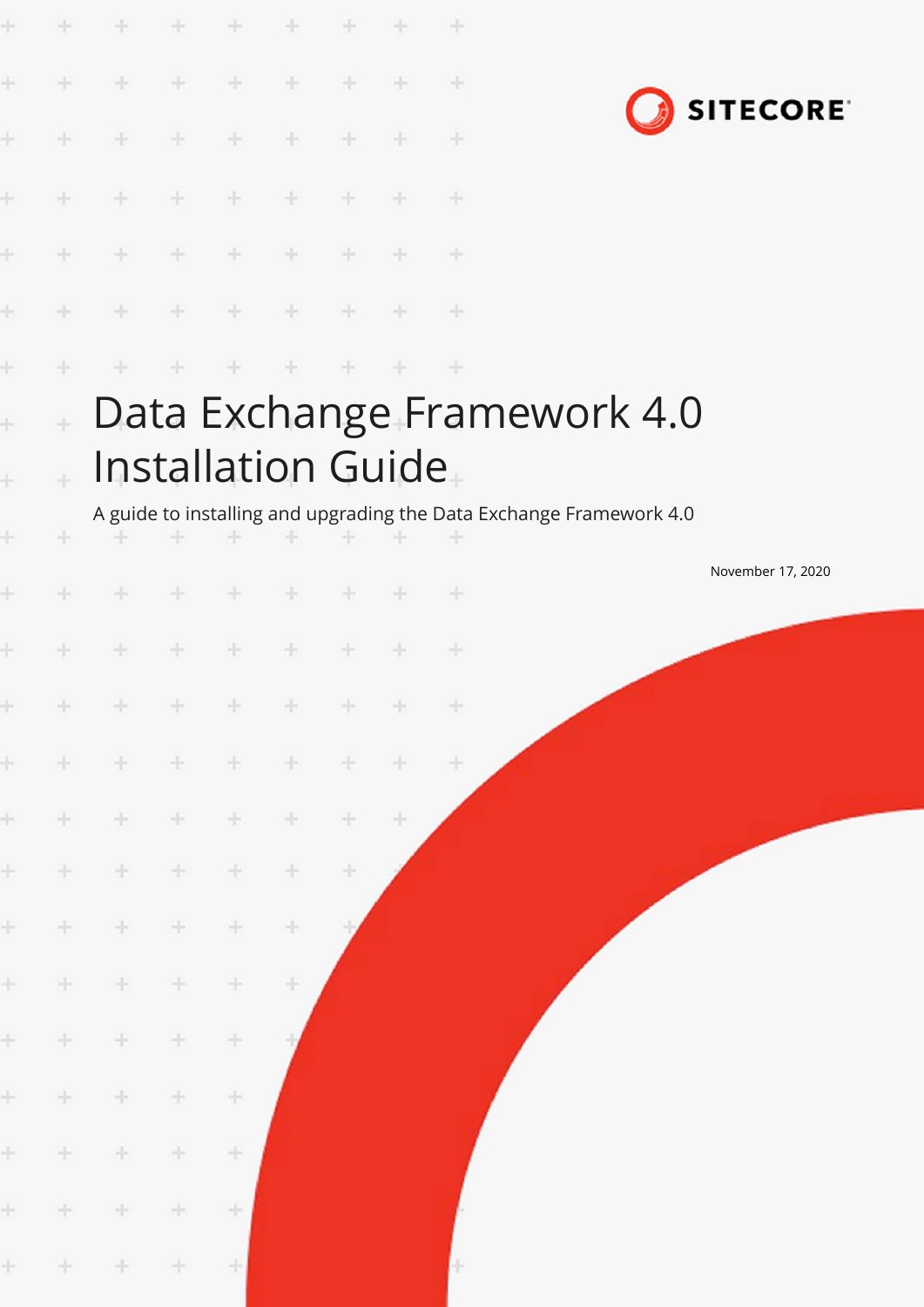

# **Table of Contents**

| 2.2.1. Update the Data Exchange Framework on a content management server  5 |  |
|-----------------------------------------------------------------------------|--|
| 2.2.2. Update the Data Exchange Framework on a content delivery server  6   |  |
|                                                                             |  |
|                                                                             |  |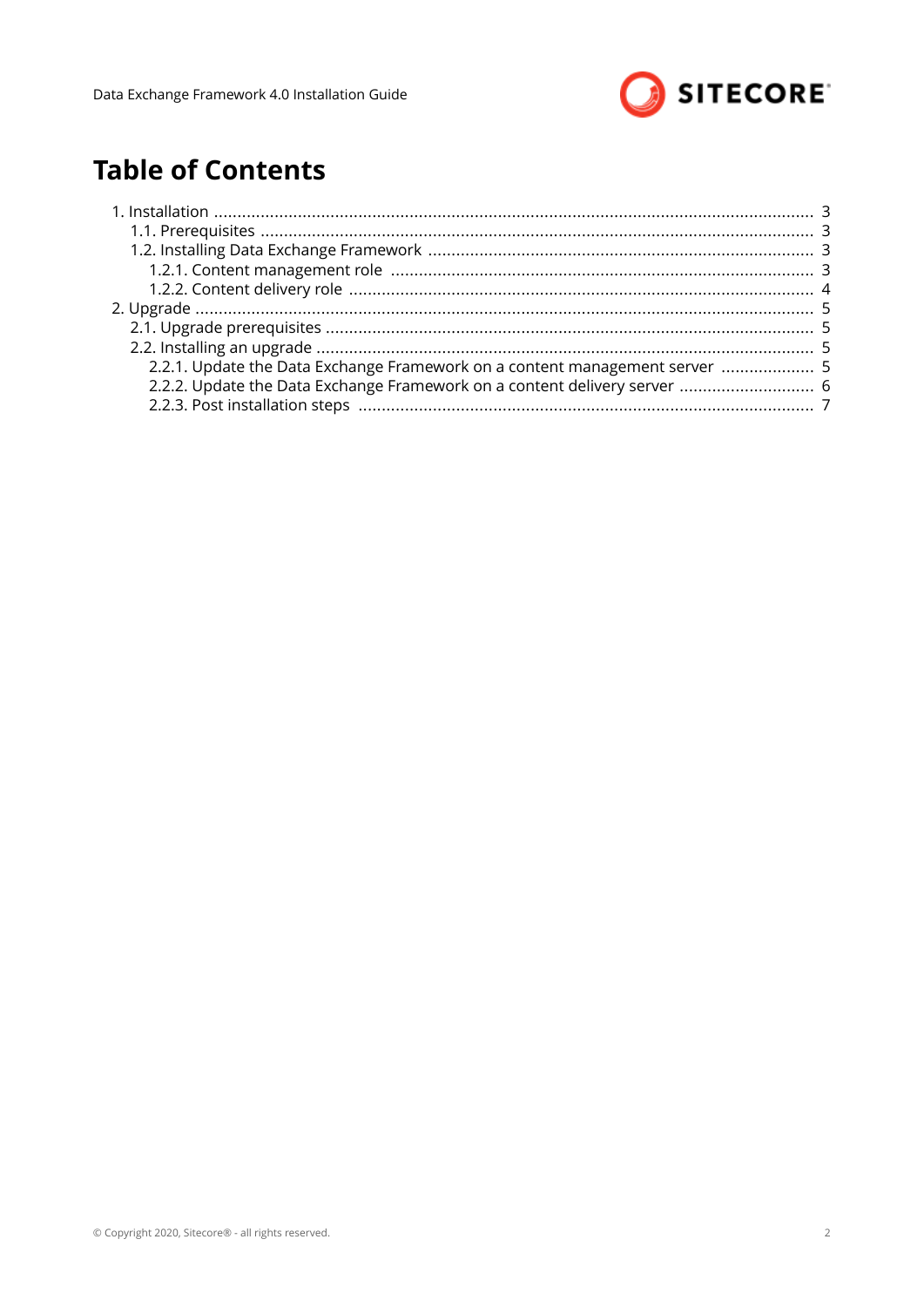

# <span id="page-2-0"></span>**1. Installation**

This chapter guides you through the process of installing Data Exchange Framework (DEF).

# **1.1. Prerequisites**

Data Exchange Framework 4.0 requires Sitecore 9.3.

### **NOTE**

If you need to install the Data Exchange Framework (DEF) on an earlier version of Sitecore, you can find all the DEF versions on the [Sitecore download page.](https://dev.sitecore.net/Downloads/Data_Exchange_Framework.aspx)

# **1.2. Installing Data Exchange Framework**

This section describes how to install Data Exchange Framework on your Sitecore servers.

### **1.2.1. Content management role**

Typically, data synchronization runs on a content management (CM) server. This requires the entire Data Exchange Framework product to be installed.

To install the Data Exchange Framework on the CM server:

- 1. In Sitecore, open the Installation Wizard.
- 2. Install the Data Exchange Framework package.
- 3. Before you close the Installation Wizard, select **Restart Server**.

#### **NOTE**

You need to restart the Sitecore Server in order to force Sitecore to build/convert the xDB Collection Model as Sitecore items. You can read more about how to convert models to Sitecore items in the [developer documentation.](https://doc.sitecore.com/developers)

4. To confirm the module was installed, open the Content Editor and verify that the /sitecore/ system/Data Exchange item is present.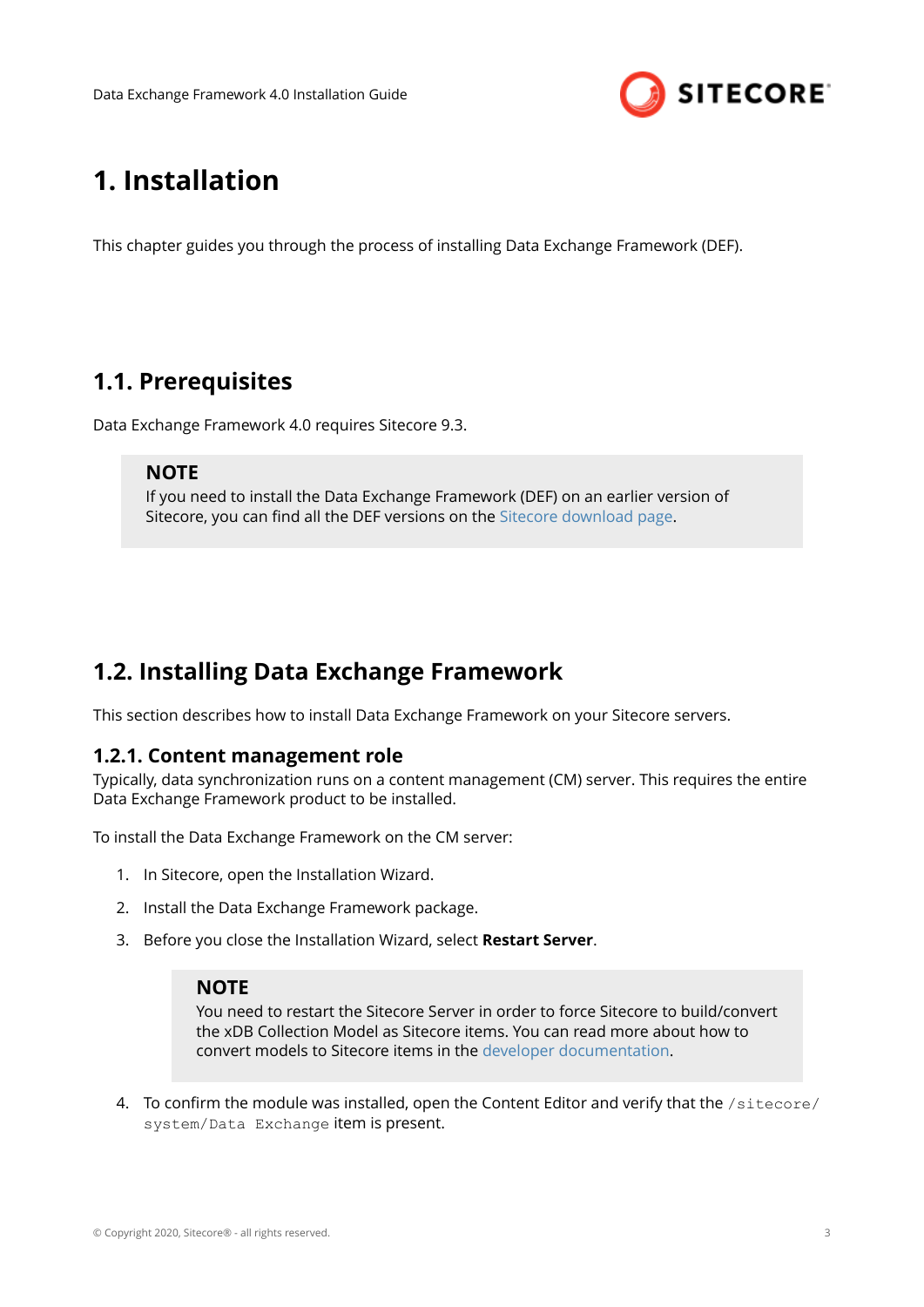

<span id="page-3-0"></span>

## **1.2.2. Content delivery role**

In most cases, you will not run data synchronization on your Sitecore content delivery (CD) servers. However, the CD servers use the data that is synchronized. You must therefore install parts of Data Exchange Framework (DEF) on all your CD servers.

### **Requirements**

Before installing DEF on a CD server, you must:

- 1. Install DEF on your Content Management server.
- 2. Perform Site Publishing in order to get your items published to the CD server.

### **Installing DEF on a content delivery server**

Since there is no installation interface on a CD server, you must deploy the necessary files manually. To deploy the files:

- 1. Download the Data Exchange Framework package.
- 2. In the Data Exchange Framework zip file, open the  $package$ .  $zip$  file. Note that there is a files folder in the zip file.
- 3. Extract everything in the files folder into the website root folder of your CD server.

#### **NOTE**

When you extract the files you must preserve the folder structure from the files folder. For example, the files folder in the zip contains a subfolder named bin, and the files in this folder must go in the <website>\bin folder on your CD server.

4. Restart the CD server.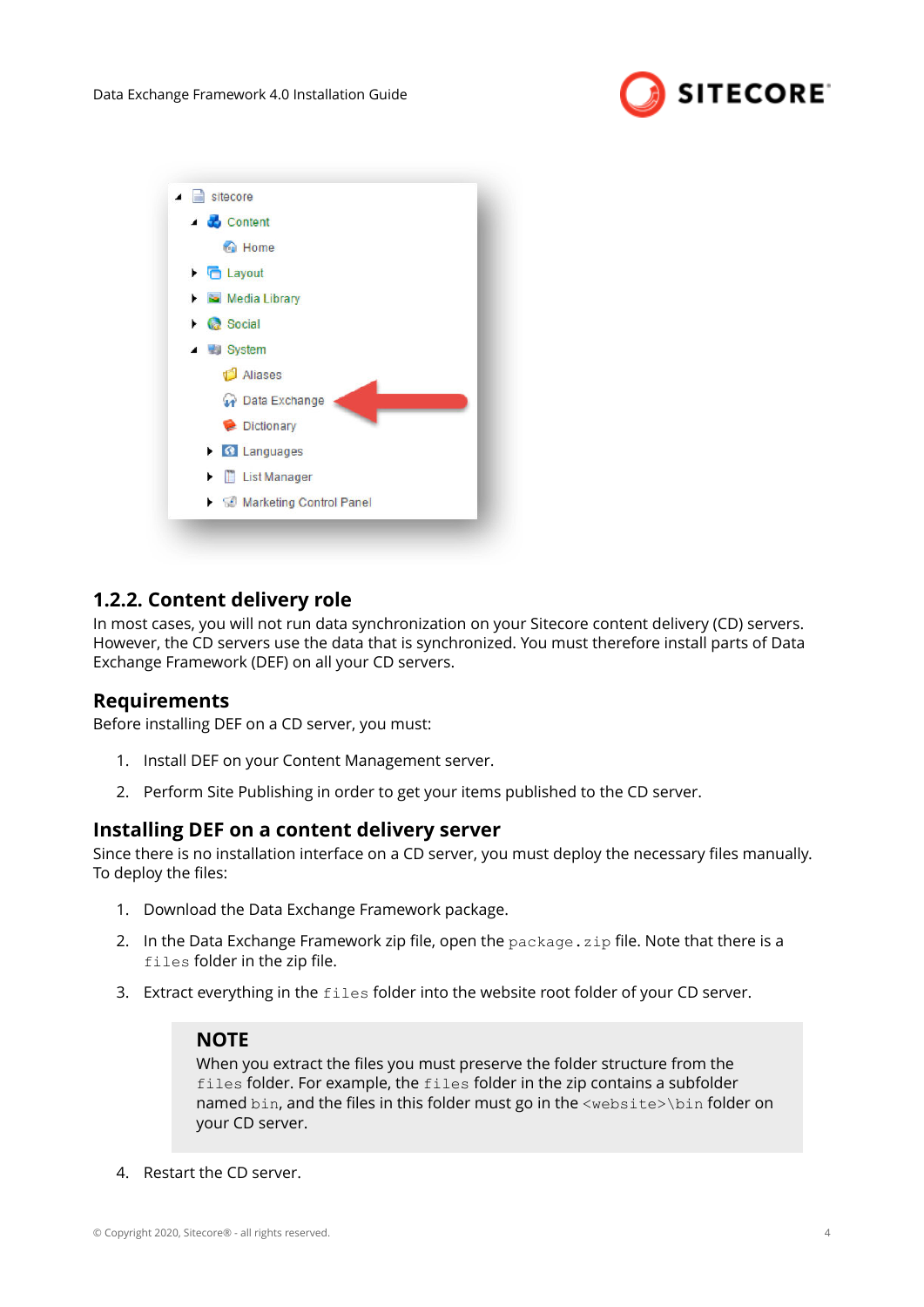

# <span id="page-4-0"></span>**2. Upgrade**

This chapter guides you through the process of upgrading from Data Exchange Framework version 3.0 to version 4.0.

# **2.1. Upgrade prerequisites**

Before upgrading, you must have Data Exchange Framework 3.0 installed on your server.

### **IMPORTANT**

If you have an earlier version of Data Exchange Framework, you must first upgrade to the prerequisite version. If there is more than one version between your installed version and the prerequisite version, you must upgrade each version separately and in the correct order. For example, if you have 2.0.1 and you want to upgrade to 3.0, you must first upgrade from 2.0.1 to 2.1, and then upgrade from 2.1 to 3.0.

# **2.2. Installing an upgrade**

You upgrade Data Exchange Framework (DEF) version 3.0 to version 4.0 using a Sitecore update package.

You must install the update package on the following Sitecore server roles:

- Content management
- Content delivery, if you have installed DEF on it.

### **NOTE**

This section applies to Sitecore Experience Platform 9.3. Later versions can require slightly different steps, or might involve different screens.

### **2.2.1. Update the Data Exchange Framework on a content management server**

To update the Data Exchange Framework (DEF) on your content management server:

- 1. On the [Sitecore Download](https://dev.sitecore.net/downloads) page for DEF, click the *Update Package for Data Exchange Framework* link to download the Data Exchange Framework (update package) 4.0.0 rev. 01410.update update package.
- 2. Use the Sitecore Update Installation Wizard to install the update package.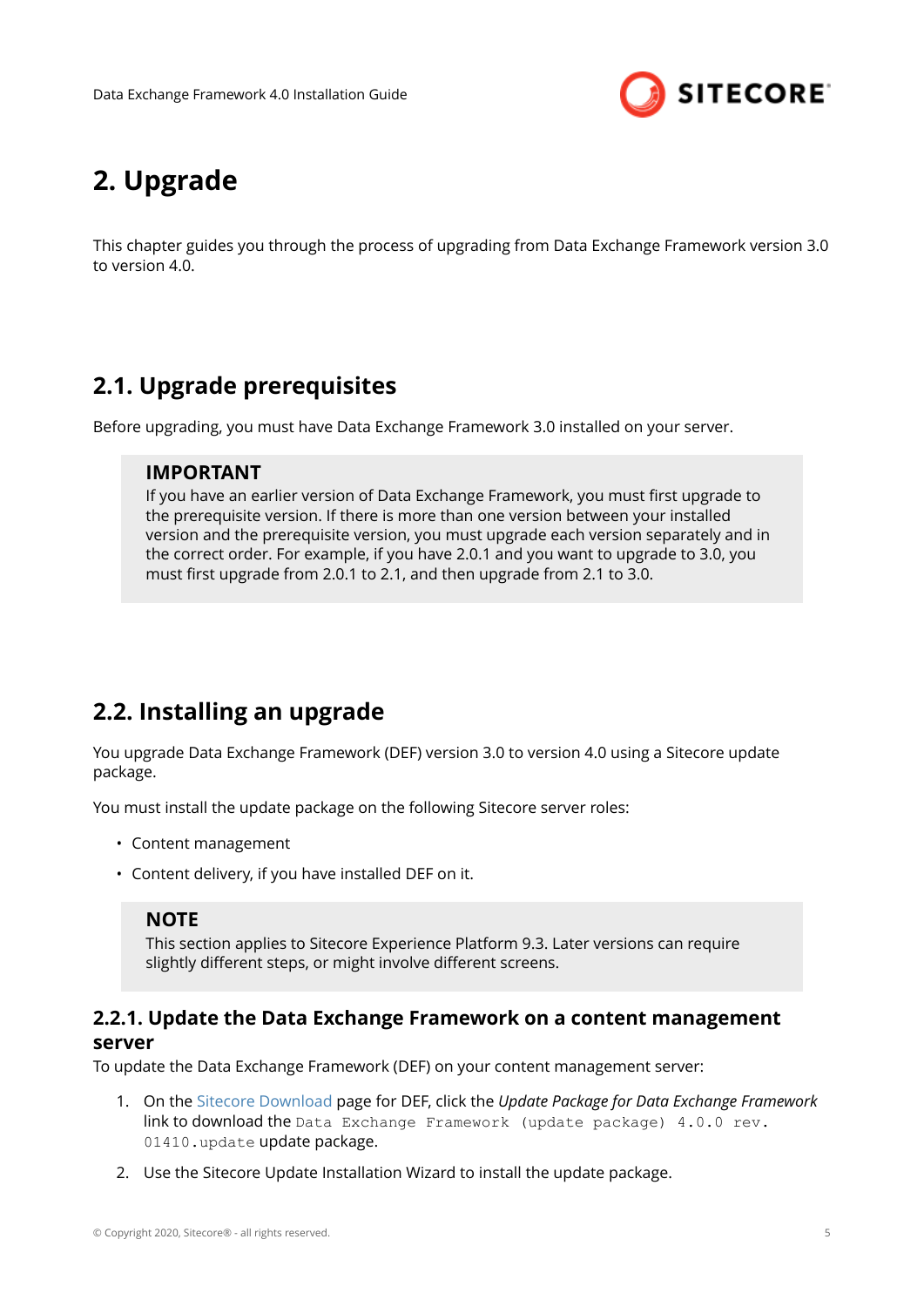

- <span id="page-5-0"></span>3. Run the package analysis. The analysis will report that potential problems were found. Ignore this warning.
- 4. Click **Install the package** to continue.

After the wizard finishes, the installation results will report that potential problems were encountered. This is the expected result.

## **NOTE**

The exact number of problems depends on the number of tenants you have defined, providers you have installed, and the languages you have configured. This is expected behavior.

### **2.2.2. Update the Data Exchange Framework on a content delivery server**

This section explains how to update the Data Exchange Framework (DEF) on your content delivery (CD) server.

The CD server does not have an interface to install Sitecore packages, so you must update the files manually.

### **NOTE**

For all of the following file operations you must preserve the folder structure from the zip file folders. For example, if the changedfiles folder in the zip file contains a bin subfolder, the files from this folder must go in the <website>\bin folder on your CD server.

To perform the upgrade:

1. Download the Update Package for Data Exchange Framework package.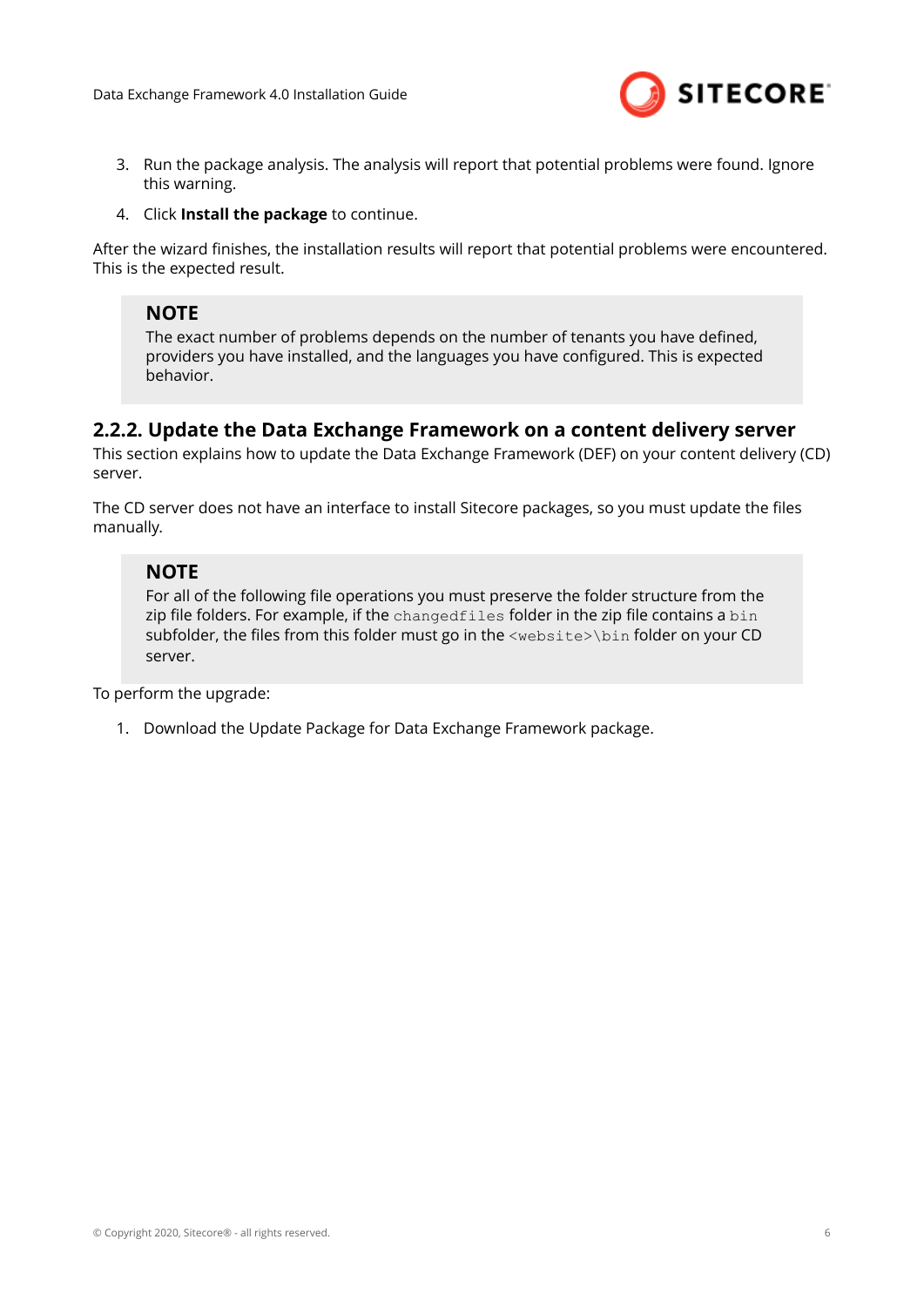

- <span id="page-6-0"></span>2. Note that the update package file contains a package, zip file. The files in the package, zip file are in the following structure:
	- addedfiles
	- addedfolders
	- addeditems
	- changedfiles
	- changeditems
	- deletedfiles
	- deletedfolders
	- deleteditems
	- installer
	- metadata
	- properties

#### **NOTE**

The actual update package may not contain all of the folders shown in the image.

- 3. To install the update package:
	- Add the folders in the addedfolder folder into the website root folder of your CD server.
	- Add the files in the addedfiles folder into the website root folder of your CD server.
	- Delete the folders in the deletedfolder folder from the website root folder of your CD server.
	- Delete the files in the deletedfiles folder from the website root folder of your CD server.
	- Add the files in the changedfiles folder into the website root folder of your CD server, overwriting the existing files.
- 4. Restart the CD server.

### **2.2.3. Post installation steps**

Because of the highly customizable nature of the Data Exchange Framework, the update process can include manual steps that you must complete to successfully update the product.